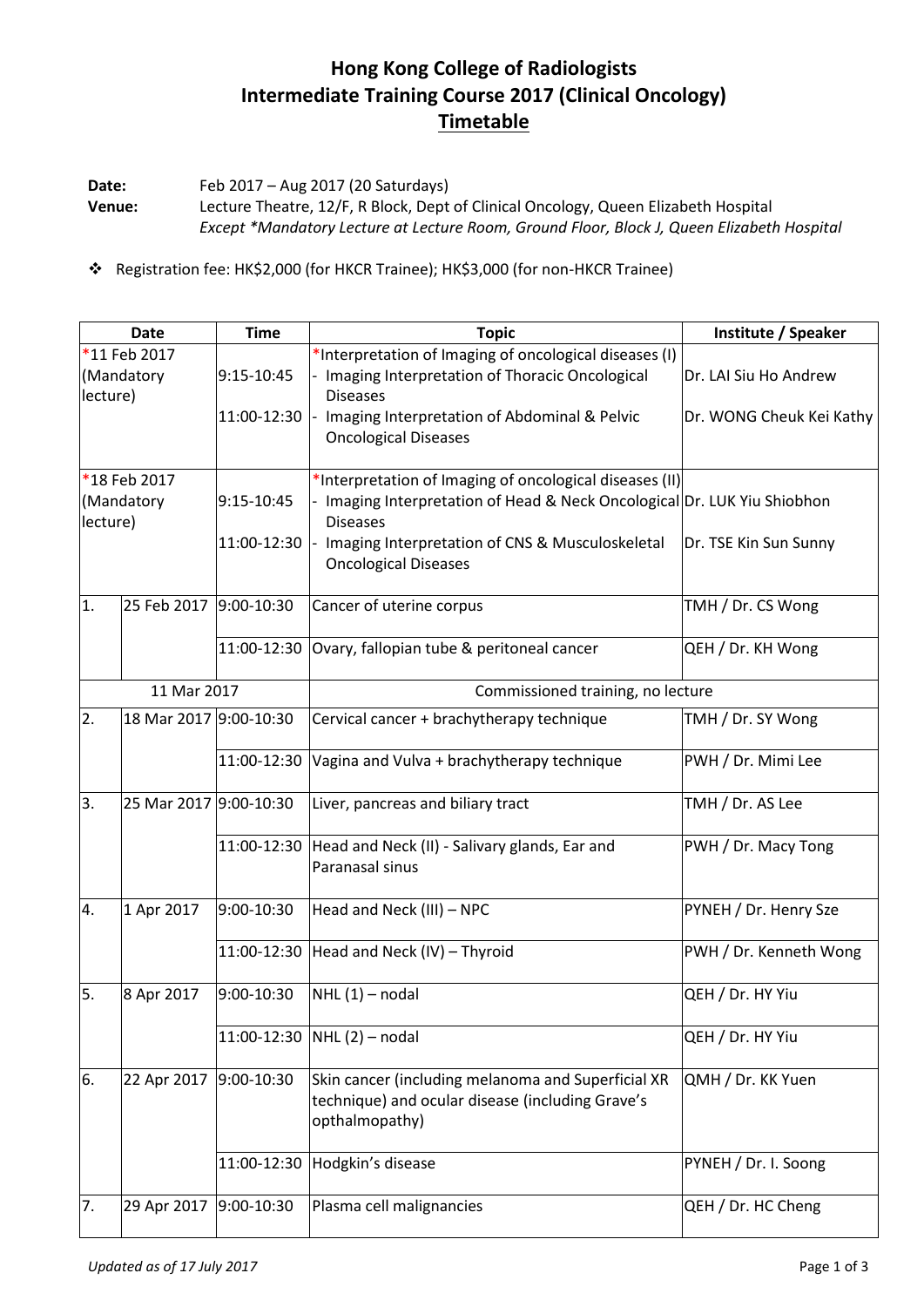## **Hong Kong College of Radiologists Intermediate Training Course 2017 (Clinical Oncology) Timetable**

| <b>Date</b> |                        | <b>Time</b> | <b>Topic</b>                                                                                 | Institute / Speaker    |
|-------------|------------------------|-------------|----------------------------------------------------------------------------------------------|------------------------|
|             |                        | 11:00-12:30 | Germ cell tumour (including CNS GCT)                                                         | QEH / Dr. Alex Leung   |
| 8.          | 6 May 2017             | 9:00-10:30  | Kidney and bladder                                                                           | PYNEH / Dr. Henry Sze  |
|             |                        |             | 11:00-12:30 Head & Neck (I) - Larynx, OP, HP, tongue                                         | TMH / Dr. WY Ng        |
| 9.          | 13 May 2017 9:00-10:30 |             | Colon, Rectum and Anus (I)                                                                   | QMH / Dr. CL Chiang    |
|             |                        |             | 11:00-12:30 Colon, Rectum and Anus (II)                                                      | QMH / Dr CL Chiang     |
| 10.         | 20 May 2017 9:00-10:30 |             | <b>Early Breast Cancer</b>                                                                   | PMH / Dr. Carol Kwok   |
|             |                        | 11:00-12:30 | Palliative Care (I): Principle of Palliative Medicine                                        | PYNEH / Dr. I. Soong   |
| 11.         | 27 May 2017 9:00-10:30 |             | Esophagus & Stomach                                                                          | QMH / Dr. Victor Lee   |
|             |                        |             | 11:00-12:30 Prostate / CA penis                                                              | PWH / Dr. Darren Poon  |
| 12.         | 3 Jun 2017             |             | 11:00-12:30 Palliative Care (II): Oncological emergencies and<br>symptom management          | TMH / Dr. SH Lo        |
| 13.         | 10 Jun 2017            | 9:00-10:30  | Lung - Advanced stage NSCLC                                                                  | QEH / Dr. CK Kwan      |
|             |                        |             | 11:00-12:30 Lung - SCLC and Early stage NSCLC                                                | PYNEH / Dr. Oscar Chan |
| 14.         | 17 Jun 2017            | 9:00-10:30  | Bone and soft tissue tumour                                                                  | QEH/ Dr. Alex Leung    |
|             |                        |             | 11:00-12:30 $ NHL(3) -$ extra-nodal sites (including CNS)                                    | QMH / Dr. MY Luk       |
| 15.         | 24 Jun 2017            | 9:00-10:30  | <b>Advanced Breast Cancer</b>                                                                | PWH / Dr. Joyce Suen   |
|             |                        |             | 11:00-12:30 Paediatric Tumour                                                                | HKU / Prof. Dora Kwong |
| 16.         | 8 Jul 2017             | 9:00-10:30  | Palliative Care (III): Communication Skills/ Breaking<br><b>Bad News</b>                     | QMH / Dr. KK Yuen      |
|             |                        | 11:00-12:30 | Overview of Targeted Therapies and New Targets                                               | QMH / Dr. TC Lam       |
| 17.         | 22 Jul 2017            | 9:00-10:30  | Radiotherapy planning (1): New advancement in<br>planning system                             | QEH / Dr. Francis Lee  |
|             |                        | 11:00-12:30 | Radiotherapy planning (2): Site specific treatment<br>planning technique                     | QEH / Dr. Francis Lee  |
| 18.         | 29 Jul 2017            | 9:00-10:30  | Radiotherapy planning (3): Clinical consideration and PMH / Dr. Fiona Lim<br>plan evaluation |                        |
|             |                        | 11:00-12:30 | RT for benign diseases, special RT techniques                                                | QEH / Dr. Anna Tai     |